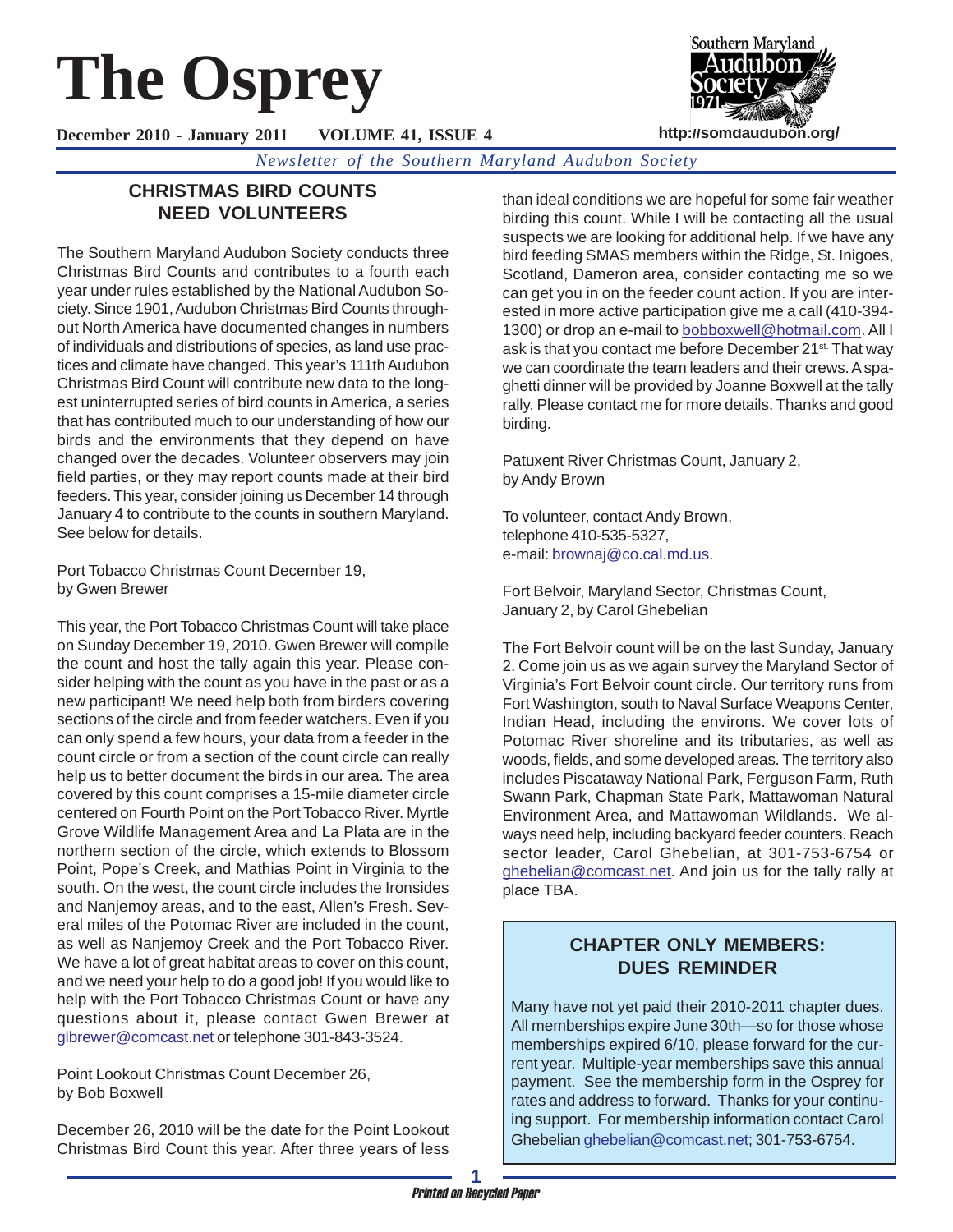## **PIKE'S PEAK**

*by Tyler Bell*

My wife, Jane Kostenko, and I flew to Denver in early November. Jane went to present a talk at a conference and I went to play. One day while she was attending the conference, I drove up Pike's Peak. They have all sorts of warnings, particularly about needing a half tank of gas to make sure you can get up and down. The base elevation, where you pay \$12 per person, is around 6000 feet. It's a 19 mile drive to the top which maxxes out at 14,110. Jane and I flew into Albuquerque years ago and drove basically from sea level right to the top of Sandia Crest which is something like 10,700 feet and we suffered from altitude sickness with headaches and lethargy so I at least had one day to acclimate to the 6000 foot elevation around Denver. That made all the difference.

Anyway, they have elevation markers every 1000 feet and around 12,000 feet you are at the timberline. If you don't know what that is, it's where the trees stop growing. You can see it on the 14ers. There are lots of 14,000 plus mountains in Colorado. There's green at the lower elevations then bare rock above. Also, once you get above the timberline, the height is much more obvious. There are very few guard rails and going up, the edge of the road tended to be on the right. I'm not terribly afraid of heights but when you look down off the edge of the road and there's a vertical drop of at least several hundred feet, you tend to crowd the center line a bit!

I arrived at the gate shortly after 9 not realizing that they only opened at 9. There was a blue Dodge that came in behind me and we alternated stopping to enjoy the scenery and passing each other all the way to the crest. They were a couple and took turns taking pix at the sign showing 14,110 so I asked if they wanted one of them together if they'd take one of me. It was cold and windy up there and you can really feel the altitude so your head feels doofy. There's not much to do up there but snap lots of pix at everything far, far below. Jane and I have an assortment of pix of warning/danger signs and this place was a goldmine. Right away on the descent it warns of using low gear and how hot brakes fail and you could see the guard rails, where there were any, had been run into repeatedly. Jane said it was from the snow plows. Right.

I was disappointed that there weren't any mammals. Usually there are marmots, pika, ground squirrels, etc. on mountain tops. I suppose they're all burrowed in for the winter. I did run into a nice flock of Red Crossbills and Mountain Chickadees once I got back into the timbered elevations.

When I got to the top, I had pulled on my neck gater, heavy hat, gloves and winter coat. I still had on some of that when I got to the bottom and it was in the 70s. Needless to say, I shed the arctic wear as soon as possible. The weather forecast, at the summit, for the day of my drive was mostly sunny with winds 15-20 then becoming overcast in the afternoon. The day after, it was supposed to be 25-30 with gusts over 50 and snow. I'm very glad I did it on the nice weather day.

Oh, at the trinket shop at the top, I saw a bumper sticker that said, "Real Men Don't Need Guard Rails". The drive up is not for the faint of heart, that's for sure! They also had some t-shirts that said "Got Oxygen?". No, not really!!!

## **CAPE MAY FALL WEEKEND**

*by Tyler Bell*

My wife, Jane Kostenko, and I get over to Cape May once a year in October to participate in a work weekend closing up the Victorian hotel The Chalfonte. It's basically an inexpensive way to get to Cape May during some prime birding. We hopped on the internet before we left on Friday morning and saw David LaPuma's email about "flight of a decade? lifetime? go birding." and eagerly anticipated our arrival. To see David's radar imagery from October 29, go to http://www.woodcreeper.com/ and scroll down to 10/29.

### and also see http://tinyurl.com/32msopl

We arrived at the state park in time to miss the Common Ground Dove by minutes. We're not avid NJ listers so it wasn't as crushing as it would be to others but it was fun to be in on the excitement of a mega. As others have noted, Yellow-rumped Warblers were everywhere. We didn't see the huge numbers of Hermit Thrushes others noted but I'd guesstimate that the second most numerous bird, besides YRWA, was Song Sparrows. At the hawk watch, butter butts were all over the grass wherever there was any and SOSPs were there alongside.

Saturday morning, we were headed to the Cape May Meadows before sunrise and there were birds in the streets, on the edges of the roads and in the hedges and any growth along the road, visible in the headlights. We drove at 25 mph or less to avoid running them over. Fortunately, at those speeds, they are able to get up and out of the way. We saw many others that were less fortunate :(

The annual Cape May Fall Weekend could not have been timed more fortuitously. Pete Dunne was at the meadows waiting for field trip participants to arrive. We ran into him there again on Sunday morning. He commented on how this was the biggest fallout since 1999 though that one was apparently a one day wonder. This spectacle continued all day Friday and Saturday and presumably Sunday though we had to hit the road by 11:30. Jane and I were lucky to hit an April fallout at High Island, Texas right after a cold, rainy front passed through. The birds were exhausted and landed in the nearest tree, bush, grass clump to rest and feed and the diversity was impressive. The fallout at Cape May rivaled that in sheer volume though the diversity was less so. Still, to be at the meadows at dawn and to look up and see hundreds of American Robins raining down from the sky and to look up and through them and see thousands of specks above also raining down is a sight that I hope to repeat in my lifetime but may not. I can only wonder what it must have been like to be in a similar weather pattern in pre-Columbian days...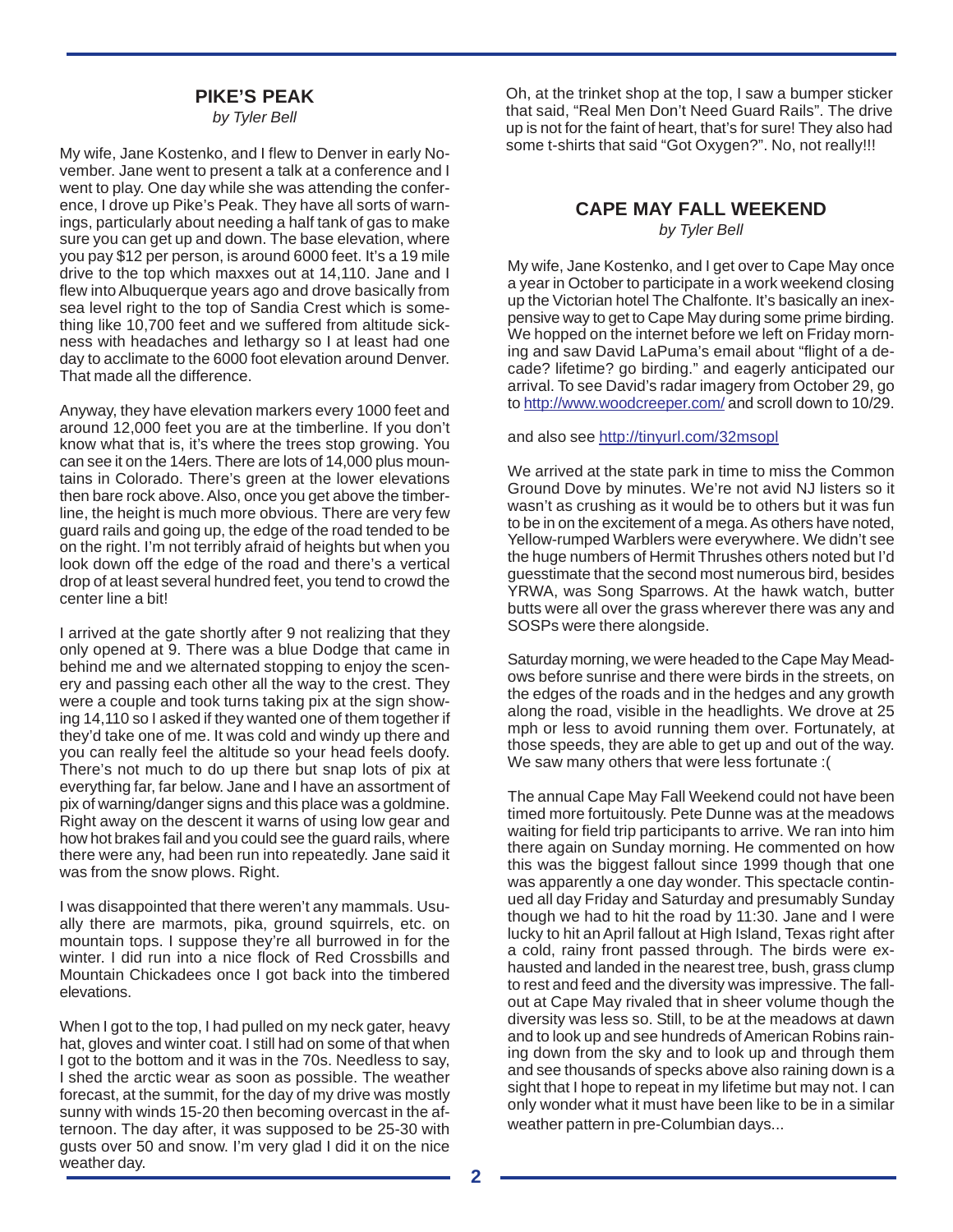## **GIFT WRAPPING FOR SCHOLARSHIPS**

*by Millie Kriemelmeyer*

Dee's Wild Bird Lovers in Waldorf will host the annual SMAS Christmas gift wrapping fundraiser. Volunteers are needed to wrap gifts. Can you spare a little time before the holidays?. All help is appreciated and adds to the scholarship fund. Be an ambassador for SMAS! Sign up to wrap gifts! Times are 10 AM to 5 PM. Dates are:

> Fri. Dec. 10, Sat. Dec. 11, Fri. Dec. 17, Sat. Dec. 18, Mon. Dec. 20, Tue. Dec. 21, Wed. 22, Thur. Dec. 23, Fri. Dec. 24.

Contact Millie to sign up: 301-372-8766 milliek@radix.net

# **ACTIVITIES FROM THE BOARD**

The following are highlights from the October 27<sup>th</sup> board meeting held at the Charlotte Hall Library.

Fundraising: The board has decided to move ahead with the idea to replace the Bird-a-thon with "The Big Sit". Members may be aware of this fundraising idea as featured in Bird Watchers Digest. All board members will research this fund raising idea and present their planning ideas at our next meeting.

Sign-On Agreement: The board voted to place SMAS as a supporter to the redesignation of the Coastal Plain of the Alaska Arctic Refuge as a Wilderness. This is a letter going to President Obama for executive order and if successful will provide the strongest protection available.

T-Shirts: The board is researching new designs and pricing for new T-shirts to sell at events.

Bird Supply Discounts. The board would like to remind members that by showing your Audubon membership card 10% discounts are available from the following retail stores to SMAS members:

Wild Bird Lovers, 2214 Crain Hwy, Waldorf Pups-N-Stuff, St. Charles Town Plaza, Waldorf The Greenery, Hollywood Denison Nursery & Landscape, Oxon Hill Rd, Fort Washington

The meeting adjourned 25 minutes early due to the tornado watch. Our next board meeting will be held at 7:00 p.m. Tuesday, November 23<sup>rd</sup> at the Charlotte Hall Library. All members are invited to attend!!! We love new ideas and committee assistance.

# **SCHOLARSHIP APPLICATIONS**

*by Millie Kriemelmeyer*

SMAS will award two scholarships to "Sharing Nature: Educators Workshop", July 14-19, 2011, an Audubon week-long educational summer program on Hog Island, Musgongus Bay, Maine. Find information at http://projectpuffin.org/ OrnithCamps . Two reservations were made for the camp. SMAS pays the camp fees, while the scholarship winners pay travel expenses.

The 2010 SMAS scholarship winners attended the Field Ornithology session and returned with glowing appreciation for the educational experience, knowledgeable instructors, and the unique magic, beauty, and complexity of Hog Island and surrounding islands.

SMAS has awarded scholarships to Hog Island for about 25 years. Thanks to fundraising support from SMAS members and friends, our classroom teachers, naturalists, and environmental educators working in Southern Maryland are, again, offered scholarships to next summer's Hog Island experience.

February 21, 2011 is the deadline for applications to be received. Applicants should send a one-page letter describing why you want the scholarship and how you will use the knowledge gained in your teaching. The signed letter should contain all your contact information. A signed letter of recommendation from your immediate supervisor also should be sent.

Send applications to: Millie Kriemelmeyer 16900 Mattawoman Lane, Waldorf, MD 20601 fax to 301-782-7615 email to milliek@radix.net Questions?: 301-372-8766

## **LOOK FOR EGRETS WITH MARKINGS**  *by Paul Baicich*



In the past decade, over 1,200 young Great Egrets have been banded with readable red leg-bands marked with white alphanumerics (number-number-letter) in the Great Lakes region and southward. This year, over 100

egrets were marked with very obvious orange wing-tags with similar alpha-numerics. If you see any marked egrets bearing red leg-bands or with bright orange wing-tags, please try to accurately read the number-letter combinations and report the details (where and when observed and by whom). Send any observations to: chip.weseloh@ec.gc.ca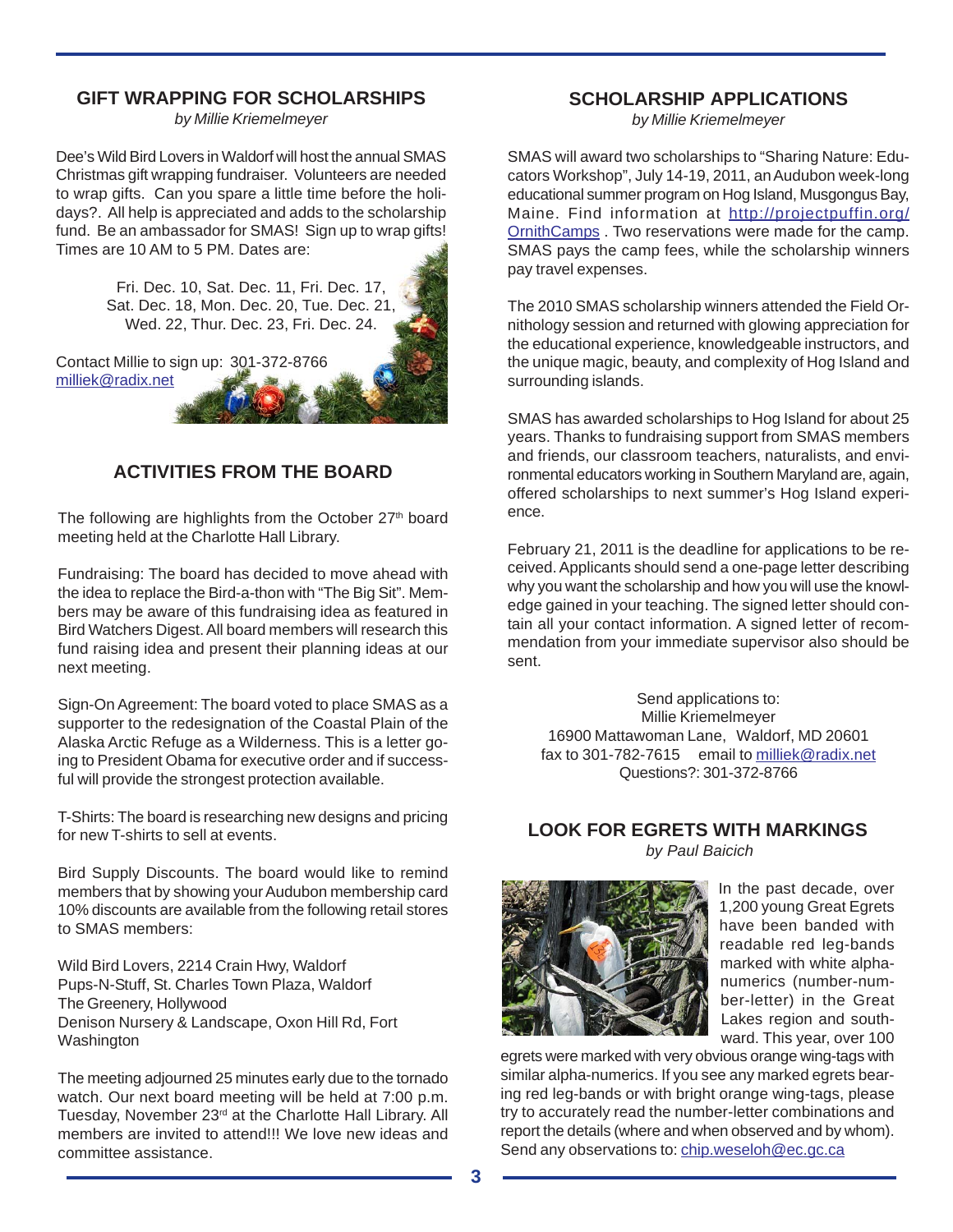## **WELCOME, NEW MEMBERS!**

Erica Auerbach, Waldorf Anne & Harry Baker, Waldorf Barbara Brown, Dunkirk Shahla Butler, Huntingtown C. Hamm, Waldorf Sally Jones, Waldorf Susie Logan, Mechanicsville Ruby Marshall, Brandywine Jimmy Scoggins, La Plata Amy L. Tarleton, Fort Washington Karen Turner, Owings

# **SIGNS OF A CHRONIC FEMALE BIRDER**

*by Lynne Wheeler*

- You dream at night regarding new species of birds you saw and named.
- When you watch the Red-tailed Hawk you wonder if L'Oreal Hair Color scientists can duplicate that red.
- Flocks of American Goldfinches keep on reminding you that they should be renamed in the fall as "The Motley Crew".
- Why are Palm Warblers late migrants? Shouldn't they be down south first to the palms?
- When sporting events show the crowd doing "The Wave" it reminds you of a flock of Grackles taking off.
- Your girlfriend groans and rolls her eyes at you when you stop the car because you think you see something interesting.
- Can Revlon make me a shade of pink lipstick like the Junco's bill?
- Duck, Duck, Goose has been replaced with Leaf, Leaf, Bird!

## **BIRDWATCHER FIGURINE FUNDRAISER**

*by Millie Kriemelmeyer*

"Birdwatcher," is a colorful Lenox figurine featuring a snowman with binoculars raised to his eyes watching birds in a Christmas tree. This charming scene was donated to SMAS to raise money for the scholarship fund. Raffle tickets for the figurine at \$5 each will be sold at the November 3 and December 1 SMAS meetings and the winning ticket will be picked at the December meeting. Come to the meetings and get your tickets. You may be the winner!

## **FOSTER PARENTS NEEDED**



Southern Maryland Audubon Society sponsors the banding of nestling birds of prey, or raptors, with serially numbered aluminum bands in cooperation with the Bird Banding Laboratory of the U. S. Department of the Interior, as part of our bird research and conservation activities in Southern Maryland. Limited numbers

of Osprey and Barn Owl nestlings become available each year for adoption. The gift of \$10 for an Osprey adoption, or of \$25 for a Barn Owl adoption, contributes to a special fund for the support of raptor research and raptor conservation projects. The foster parent receives:

- A certificate of adoption with the number of the U. S. Department of the Interior band, and the location and date of the banding.
- Information on the ecology and migration patterns of the species, photo of a fledgling, and any other information on whereabouts or fate of the bird that may be available.

## Interested?

Here's how to become a foster parent of an Osprey or a Barn Owl. Send \$10.00 for each Osprey, \$25 for each Barn Owl, or \$35 for each American Kestrel to:

**Melissa Boyle 10144 Point Lookout Road Scotland, MD 20687**



| ADOPT A RAPTOR                                                         |  |  |  |  |  |
|------------------------------------------------------------------------|--|--|--|--|--|
| Name:                                                                  |  |  |  |  |  |
| Address:                                                               |  |  |  |  |  |
|                                                                        |  |  |  |  |  |
|                                                                        |  |  |  |  |  |
| I wish to adopt (check one):                                           |  |  |  |  |  |
| $($ # of) Osprey, \$10.00 each                                         |  |  |  |  |  |
| (# of) Barn Owl, \$25.00 each<br>(# of) American Kestrel, \$35.00 each |  |  |  |  |  |
| <b>Amount Enclosed:</b>                                                |  |  |  |  |  |
| (Make checks payable to:                                               |  |  |  |  |  |
| Southern Maryland Audubon Society)                                     |  |  |  |  |  |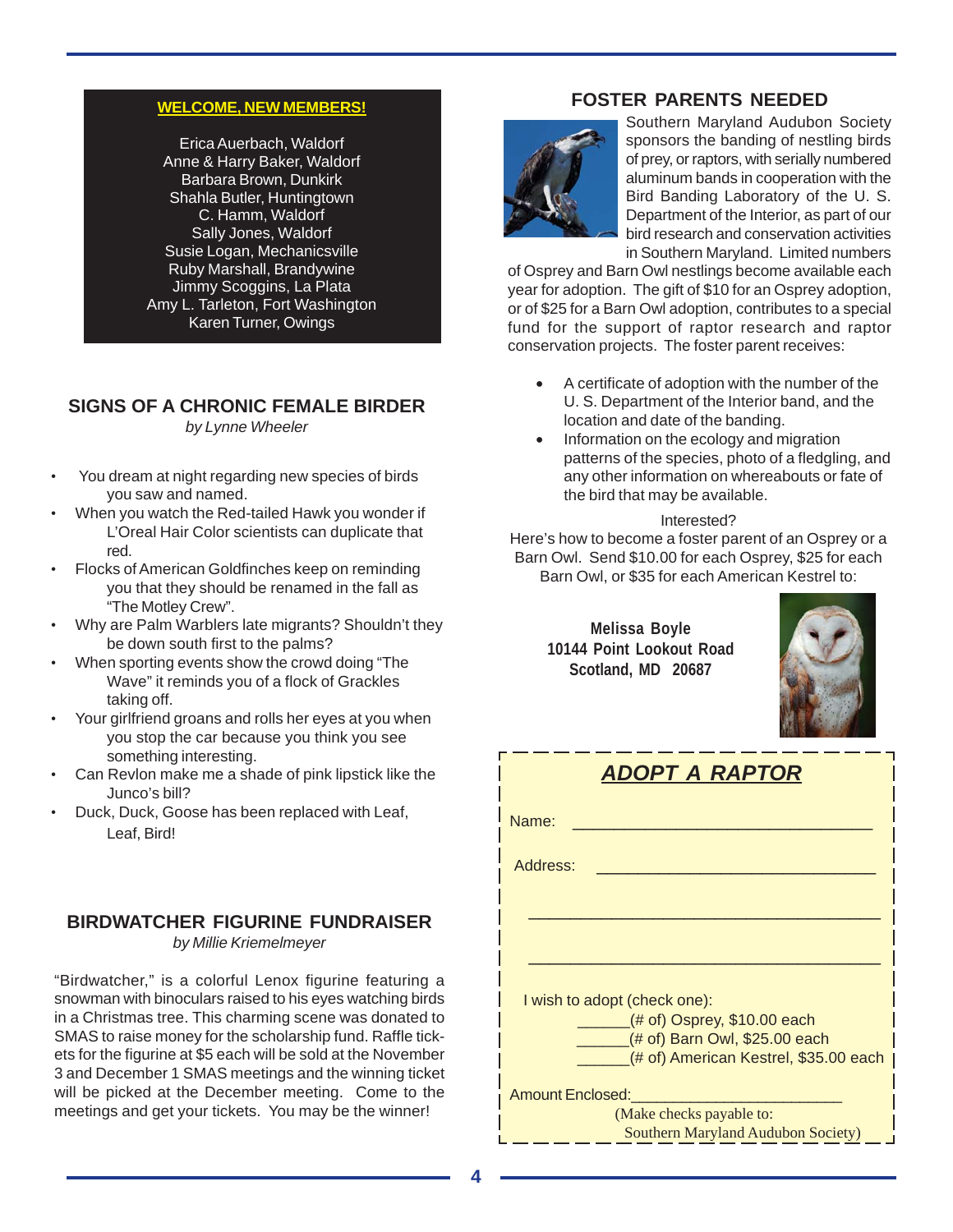## Events continued from page 6

JANUARY 5 – WEDNESDAY – 7:30 p.m. Battle Creek Cypress Swamp Nature Center, Calvert County Gray's Road off Sixes Road (Rt. 506), Prince Frederick, MD Call 410-535-5327 for additional information or visit www.calvertparks.org *"Maryland Amphibian and Reptile Atlas Project (MARA)"* SCOTT A. SMITH, *Wildlife Diversity Ecologist, MD DNR-Wildlife & Heritage Service*

DNR and the Maryland Natural History Society are partnering on a 5-yr effort to catalogue and map all the reptiles and amphibians of the state. MARA is a volunteer-based project that will increase our understanding for these species. Come learn about this project and some of the unique herp species found in southern MD such as the state endangered rainbow snake and eastern narrowmouthed toad. We are still recruiting volunteers, so if you have a thirst to learn, regardless of your level of knowledge, this is an opportunity not to be missed.

January 23 – Sunday – 10 AM – 2 PM

\*\*\*NOTE: NEW LATER START TIME\*\*\* Beauvue Ponds, St. Mary's County – Field Trip *"WINTER WATERFOWL AT BEAUVUE"*

Leaders: Sigrid Stiles. (301-872-4053, sigstiles@aol.com).

View wintering waterfowl at the ponds at Beauvue. We'll also search for land birds such as Northern Harrier, American Kestrel, Short-eared Owl and Eastern Meadowlark. No facilities, no fees. Meet at Leonardtown Middle School parking lot. Drive south from Leonardtown on Rt. 5. Turn right at the light at Medley's Neck Rd then immediately left into the parking lot. RSVP required.

January 30 – Sunday - 8 AM - noon

Piscataway Park & Hard Bargain Farm, Prince George's County – Field Trip *"WINTER WATERFOWL AND RESIDENT BIRDS"*

Leader: Chris Ordiway (301-203-8014, BirdRamble@strixvaria.org, email use preferred).

Prime area for wintering waterfowl. Woods, farm fields, and edges also provide good variety of land birds. Take Rt. 210, Indian Head Highway to Livingston Rd (South of Farmington Rd and North of Rt. 228). Take Livingston Rd. east and meet at Burger King in the shopping center, located at 15785 Livingston Rd. Accokeek, MD 20607. No facilities or fee. Limit of 20. This is a joint trip with Audubon Naturalist Society. RSVP required.

FEBRUARY 2 – WEDNESDAY – 7:30 p.m. Hughesville Fire Dept, Charles County

15245 Prince Frederick Road, Hughesville, MD 20637

*2010 Audubon Scholarship Winners Presentation*

MICHELLE DAUBON and DIANA GUYRASSMAS 2010 Scholarship winners Michelle Daubon of CHESPAX, Calvert County and Diana Guyras of T.C. Martin Elementary School, Charles County will present results from their learning adventure last summer at the Audubon Ornithology Camp at Hog Island, Maine. Scholarship winners enjoy a week filled with fun and adventure, island hopping off the coast of Maine on Muscongus Bay. Come learn about seabirds and get acquainted with this educational scholarship that SMAS offers to our local teachers, an initiative we are most proud of!

#### February 6 – Sunday – 8 AM - noon

Jefferson Patterson Park, Calvert County – Field Trip "*WINTER WATERFOWL TRIP"*

Leader: Tyler Bell (301-862-4623, jtylerbell@yahoo.com).

Open fields and wooded areas can provide good land birding. The river frontage enables close views of waterfowl in winter. Call or email the leader for directions to the meeting location. RSVP required.

### ○○○○○○○○○○○○○○○○○○○○○○○○○○○○○○○○○○○○○○○○○○○○ ○○○○○○○○○○○○○○○○○○○○○○○○ **MEMBERSHIP APPLICATION**

- Please enroll me as a member of the Audubon Family and **the Southern Maryland Audubon Society**. I will receive the chapter newsletter, *The Osprey*, and all my dues will support environmental efforts in Southern Maryland.
- Please enroll me as a member of **the National Audubon Society**. My membership will also include membership in the Southern Maryland Audubon Society. I will receive National's *Audubon Magazine*, the chapter newsletter, and support national and local environmental causes. A fraction of my dues will be returned to the local chapter.

| Name                                                                                              |                                                                                            |
|---------------------------------------------------------------------------------------------------|--------------------------------------------------------------------------------------------|
|                                                                                                   |                                                                                            |
| (electronic delivery saves SMAS printing and mailing costs.)                                      |                                                                                            |
| <b>Chapter-Only Dues</b> (new/renewal)<br>Make check payable to Southern Maryland Audubon Society | National Dues, Make check payable to<br>National Audubon Society -- Chapter code #C9ZL000Z |
| $\Box$ Individual/Family $\Box$ 1 yr \$20 $\Box$ 2 yr \$38 $\Box$ 3 yr \$56                       | $\Box$ Introductory Offer - 1 year \$20                                                    |

- $\Box$  Senior/Student  $\Box$ 1yr \$15  $\Box$ 2yr \$28  $\Box$ 3yr \$42
- Individual Lifetime Membership \_\_\_\_\_\_\$500 Senior (over 62) \_\_\_\_\_\_\_ \$250

Introductory Offer - 1 year \$20

 $\Box$  Senior/Student \$15

|             |  |  |  |                       |  |  | Mail to: Southern Maryland Audubon Society, Attn: Membership |  |
|-------------|--|--|--|-----------------------|--|--|--------------------------------------------------------------|--|
| P.O.Box 181 |  |  |  |                       |  |  |                                                              |  |
|             |  |  |  | Bryans Road, MD 20616 |  |  |                                                              |  |